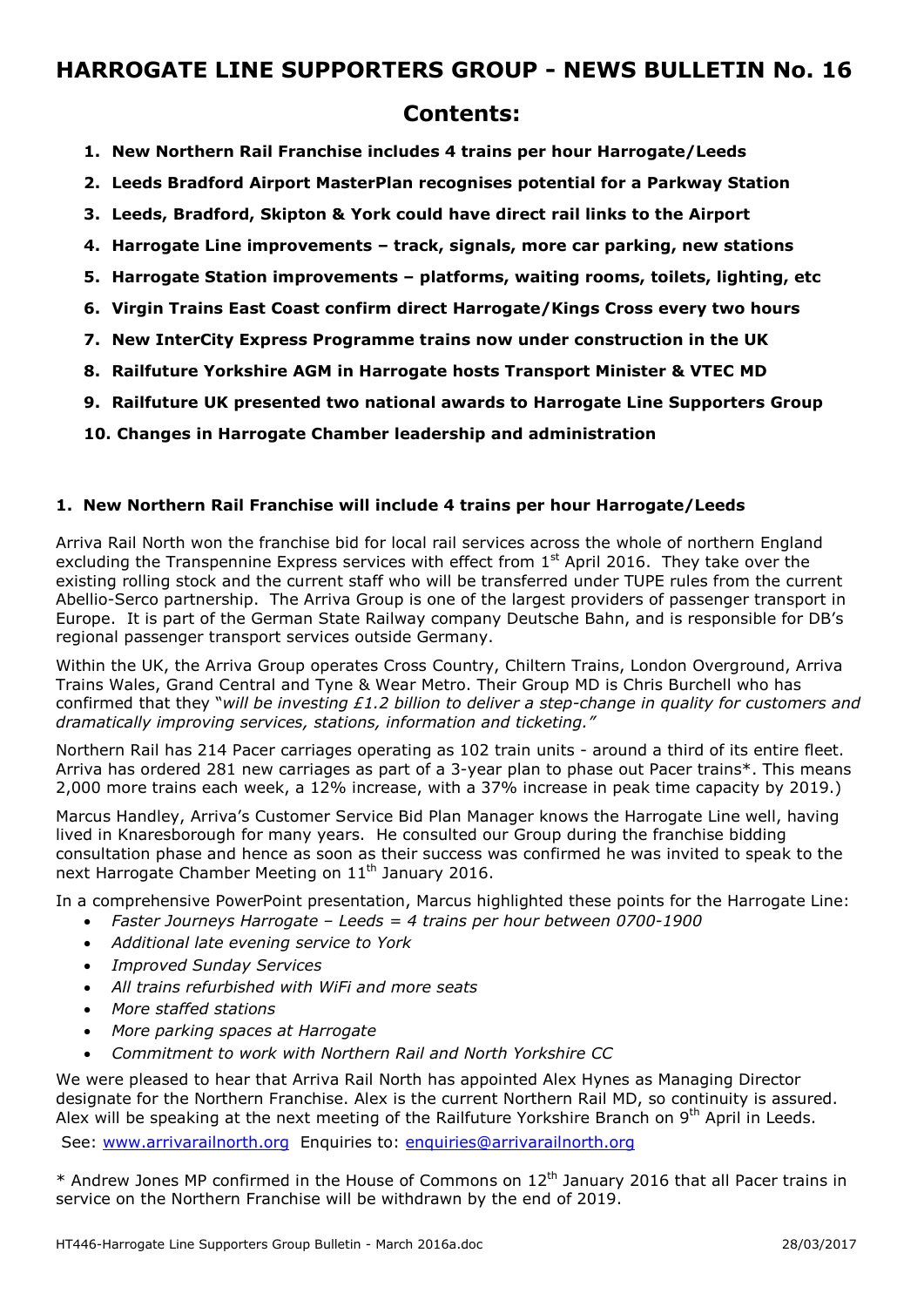## **2. Leeds Bradford Airport MasterPlan recognises potential for a Parkway Station**

Harrogate Chamber has long been promoting the need for a rail link to Leeds Bradford Airport in order to relieve traffic congestion on local roads and save passengers the cost of car parking at the Airport. We have continued lobbying the Airport Management, the Leeds City Council, the West Yorkshire Combined Authority, the Harrogate Rail Officers Group, plus the local MPs and Parish Councils, etc.

Our proposal was to build a new station on the existing Harrogate Line where it passes closest to the Airport and then to use the existing long-stay shuttle service for transfer to the Terminal Building, just as occurs when passengers park their cars at the Airport. This proposal had been resisted by the consultants engaged by the DfT and the WYCA on the grounds that people do not like to change mode.

On 3<sup>rd</sup> March 2016, Leeds Bradford® Airport unveiled a new Masterplan outlining its vision for the future - entitled the *'Route to 2030'.* See: http://www.leedsbradfordairport.co.uk/about-theairport/airport-masterplan.

The key features were quoted as:

- *Upgraded airport entrance and commercial gateway development*
- *'Commercial Hub' and airport hotel in close proximity to terminal*
- *Rail connectivity linking Leeds, Bradford, Harrogate and York including 'Parkway' station and Tram Train / Light Rail options*
- *Upgraded road access and public transport enhancements*
- *Timely expansion of terminal building and investment in apron infrastructure*

This is the first time that our proposal for a Parkway Station has been recognised as a likely solution to the need for a rail link, after WYCA Consultants rejected a direct heavy rail link as impracticable due to the gradients involved. They suggested a new light rail as an attractive but very expensive option.

Our detailed proposal for a Leeds Bradford Airport Parkway Station can be downloaded from our web site. (Ref: HT475). The benefits and rationale are summarised as follows:

- *Avoidance of high capital and maintenance cost of new route infrastructure and rolling stock*
- *Operationally efficient. There is no requirement for separate exclusive/dedicated rail or bus services which would import significant recurring additional on-costs of operation.*
- *Reliably faster generalised and actual journey times than any other mode.*
- *Improved regional connectivity to the Airport from the whole LCR including Bradford, Halifax, Huddersfield, Skipton and Wakefield plus North Yorkshire, etc. via Leeds or York.*
- *Better, simplified regional penetration to include Harrogate, Knaresborough, York and beyond.*
- *Significantly lower and more efficient use of public funds with sustainable opex costs.*
- *Many additional local Park & Ride beneficiaries including Arthington, Bramhope, Pool and Yeadon, whilst Cookridge is within easy walking distance.*
- *Overspill for constrained Horsforth station in terms of car access, parking and platforms.*
- *Will make a proportionately greater fare-box contribution to net costs than any other option*

This is a highly cost-effective, operationally efficient and better penetrating approach using existing infrastructure to best advantage. Entirely consistent with firm prioritised and committed plans already in place for improved walk-up service frequencies, train capacities, and electrification. It takes full advantage of 25kV electrification of the Harrogate Line, prioritised by the Electrification Task Force.

Future service frequency upgrades (e.g. 10 mins) will benefit both the Airport and the whole corridor. Long-term sustainable option providing far better regional penetration than any other option. Excellent wider connectivity to LBA across Leeds City Region via both Leeds and York stations – including HS2.

Uses scarce capacity on the rail network to best advantage by integration with existing services.

Multifunctional station combining airport access with substantial local commuting needs.

Train to terminal interchange by shuttle bus from Parkway Station should be better than that already provided between nearby long-stay car parking and the terminal in terms of timing and shelter.

HT446-Harrogate Line Supporters Group Bulletin - March 2016a.doc 28/03/2017 Recognises objective DfT data/advice that this regional airport, like most others, functions primarily for leisure users with limited demand for more revenue-generative business users. Consequently any new direct heavy or light rail link to the Terminal has a poor business case for major capital investment.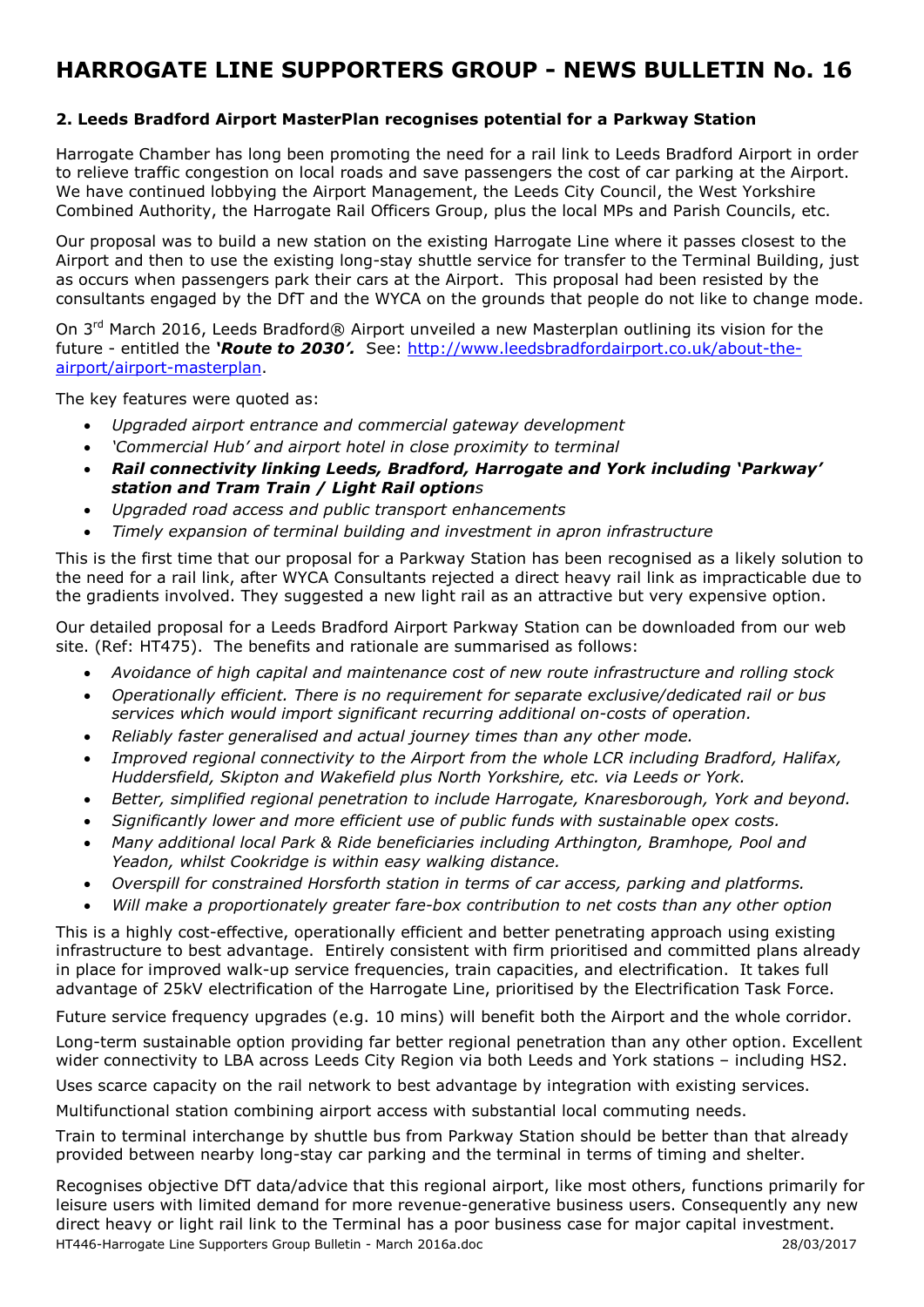### **3. Leeds, Bradford, Skipton & York could have direct rail links to Airport on Harrogate Line**

Clearly a new LBA Parkway Station on the existing Harrogate Line is the best way to ensure frequent fast rail transfers from Leeds City Station to the Airport. With the current diesel operation the journey time would be about 15 minutes outward to the Airport and 17 minutes inward to Leeds City Station.

From December 2017 that should be available four times an hour or every 15 minutes from 07.00 until 19.00 and every 30 minutes from around 06.00 until 23.00 on weekdays and similarly at weekends. When electrified, the journey times would be less than 15 minutes each way every 15 minutes. This compares with a current scheduled bus journey time of 30 minutes off peak but as long as 40 or 50 minutes in the morning and evening peaks

Currently with diesel operation, the Journey from the Airport station to Leeds would be 16-17 minutes which would drop to less than 15 min with electrification, running every 15 minutes all day every day. Harrogate will be approx. 20 mins. and York approx. 50 mins. When the Harrogate Line is electrified, then the headline journey time advantage of a Parkway Station on the Harrogate Line will be very attractive to the people most likely to use it i.e. business users. The Leeds-Airport journey time will be unbeatable by any other mode by a significant margin - including tram-train.

Bradford could be integrated with direct services when Harrogate is electrified to provide through services. This is because the Leeds-Bradford Forster Square services already share the same tracks and platforms at Leeds station and out as far as Wortley Junction where the Harrogate line diverges.

This means there is no track/timetabling conflict or capacity issue at Leeds. In fact it could improve platform utilization by reducing dwell/turnaround times at Leeds. The services could also stop at Kirkstall Forge, Apperley Bridge, Shipley and Frizinghall, giving Bradford four stations with a through service to the Airport. Bradford now has more local journeys to/from Harrogate than any other local destination outside the Leeds-Harrogate York route itself. It is in the top 10 flows by journey

Furthermore and probably even more sensible would be to integrate Skipton-Leeds services once the Harrogate route is electrified. This would connect Skipton, Cononley, Steeton, Keighley, Crossflatts, Bingley and Saltaire additionally into the equation adding five further stations within Bradford Council's geography (more than double the number that LCC will have). Skipton services also use the same tracks and platforms. By integrating both Bradford Forster Square and Skipton to Leeds services with the Harrogate-York services we get four trains per hour - the magic number that is widely recognised as a "walk-up" frequency! *(Alternatively the Ilkley services could be integrated likewise.)*

This proposition could be used to accelerate the electrification of the Harrogate Line and provide some of the desired cross-city services through Leeds Station, whilst improving platform availability.

We think this strategic vision should make the LBA Parkway proposal extremely compelling. It ties together the airport station and electrification, gaining a massive synergy, although neither would become interdependent in terms of funding or implementation.

*(With acknowledgement to Mark J Leving, now Senior Associate, First Class Partnerships Ltd)* 

### **4. Harrogate Line Improvements – track, signals, more car parking, new stations**

North Yorkshire County Council has approved a comprehensive *"Strategic Transport Prospectus for North Yorkshire",* subtitled *"The Places in Between: Contributing to The Northern Powerhouse"*. It was launched on 2<sup>nd</sup> November 2015 by the NYCC Executive Members for Business and Environmental services, County Councillors Chris Metcalfe (Tadcaster) and Don Mackenzie (Harrogate).

In respect of rail services, the Prospectus states on page 24: *Much of the railway infrastructure in the North of England is largely untouched from the Victorian era and no longer meets the demands of a Northern Powerhouse. We support the aspirations for high speed connected cities set out in The Northern Powerhouse. In line with industry practice, we have set out a High Level Conditional Output Statement and this points to the following interventions to achieve those outputs.* 

### *Improving east – west connectivity*

*- Transformational change on York – Harrogate – Leeds Line.* 

*There is a strong business case for electrification of the line and in early 2015 the Government's Electrification Task Force concluded that the York – Harrogate - Leeds Line was a tier one priority for electrification. Harrogate is the largest town in North Yorkshire and supports the Leeds City Region and*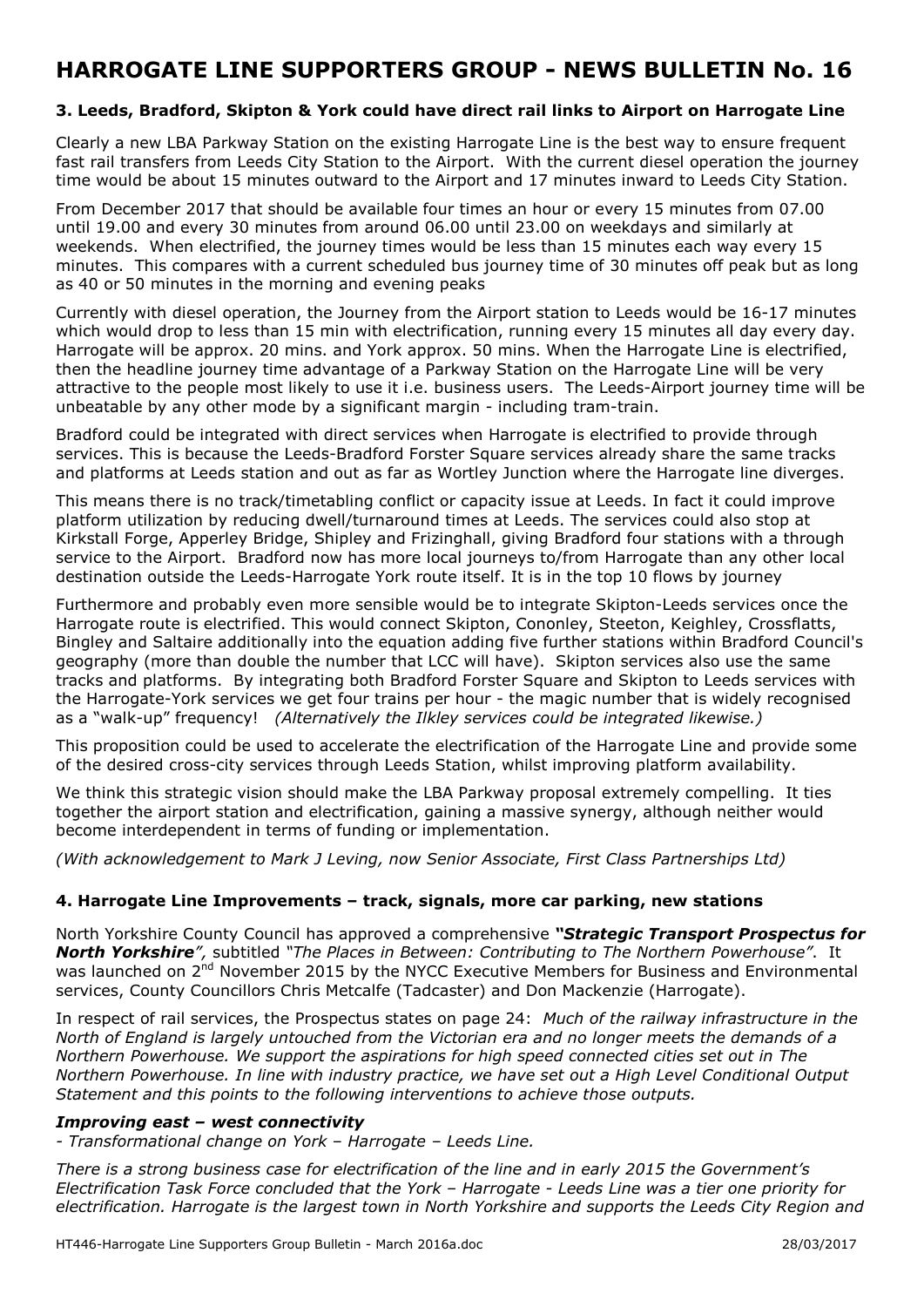*with high quality attractive housing, exceptional schools and safe and strong communities, all making it attractive for professionals to live.* 

*Our long term plan for the line is for a £170m investment to bring about the electrification of the line, transformation and modernisation of Harrogate Station, and double tracking all of the remaining single track sections to improve performance and resilience. These works are being phased over the next 10 years, with the first sections of double track that are being funded by the County Council to be completed by 2018. The County Council are also mindful of the capacity constraints at Leeds station. Care must be taken to ensure that important local services are not overly compromised by the need to accommodate HS2 and other strategic rail services.* 

*At the same time plans that City of York have for York Central Area will provide for an alternative north of the City approach to a new Platform 12. This will avoid crossing the East Coast Mainline thus providing greater resilience, increasing capacity and further reducing journey times.*

The Harrogate Line Rail Officers Group brings together the key personnel from the County Council, Harrogate Borough Council, West Yorkshire Combined Authority, City of York, Network Rail, Northern Rail and now Virgin Trains East Coast. Brian Dunsby has represented Harrogate Chamber of Trade & Commerce at the meetings of this Group since 2002 and has lobbied for upgrading. The following specific projects on the Harrogate Line have been proposed – but not yet approved or funded:

- Double-tracking the single track section between Knaresborough and Cattal
- Re-signalling the line between Harrogate and York. *(Leeds-Harrogate was done last year)*
- Improvement of level crossing safety and reducing delays to traffic. *(Especially Starbeck)*
- Increasing permitted line speed in sections when the above work is completed
- New Platform 12 at York Station with access via the existing freight line. *(Part of York Central)*
- Additional car parking capacity at existing Stations where practicable
- Potential for new Stations at Flaxby Moor and Leeds Bradford Airport. *(Not agreed by all!)*
- Electrification of the whole line Leeds-Harrogate-York. *(In DfT Tier 1 but "paused")*
- Re-opening the line from Knaresborough to Ripon and Northallerton for ECML diversions.

See www.northyorks.gov.uk/

### **5. Harrogate Station improvements – platforms, waiting rooms, toilets, lighting, etc**

Northern Rail, which manages Harrogate station, is introducing new and improved facilities after listening to feedback from staff, customers and local businesses. The work is being done in two phases, costing a total of  $£1.2m$ , and is expected to finish in the first half of 2016.

Phase one is now complete including new toilet facilities, upgrades to the existing waiting room on Platform 1, and various improvements to the station concourse area, which has a new floor, wall and ceiling finishes as well as lighting upgrades, automatic doors and improvements to the interior decor.

In phase two, a new, heated waiting shelter will be built on Platform 3 for customers who wait there for trains towards Leeds. The improvements have been funded by the National Station Improvement Programme in partnership with Network Rail and the Department for Transport.

Andrew Jones MP, Parliamentary under Secretary of State in the Dept for Transport, has welcomed the investment: "*It is great to see work underway here at Harrogate station, which will ensure better*  journeys. The improvements in facilities are delivering a 21st century environment. Of particular *importance is the better waiting area on Platform 3. This is overdue and will be warmly welcomed.*

*Richard Allan, Commercial Director for Northern Rail, said: "Harrogate is one of our busiest stations and we are delighted to be able to secure these improvements. "We announced our draft plans last November and we have included feedback from customers, colleagues and stakeholders into our plans. "The biggest request from feedback was to provide bigger and better waiting area for customers on Platform 3, so that is now part of our plans."* 

*Gary Walsh, Area Director at Network Rail, added: "Stations are important gateways to communities they serve. Harrogate is a crucial part of the economy in Yorkshire and these improvements will help the station to better serve the thousands of passengers which use it every year."* 

See: http://www.northernrail.org/news/7744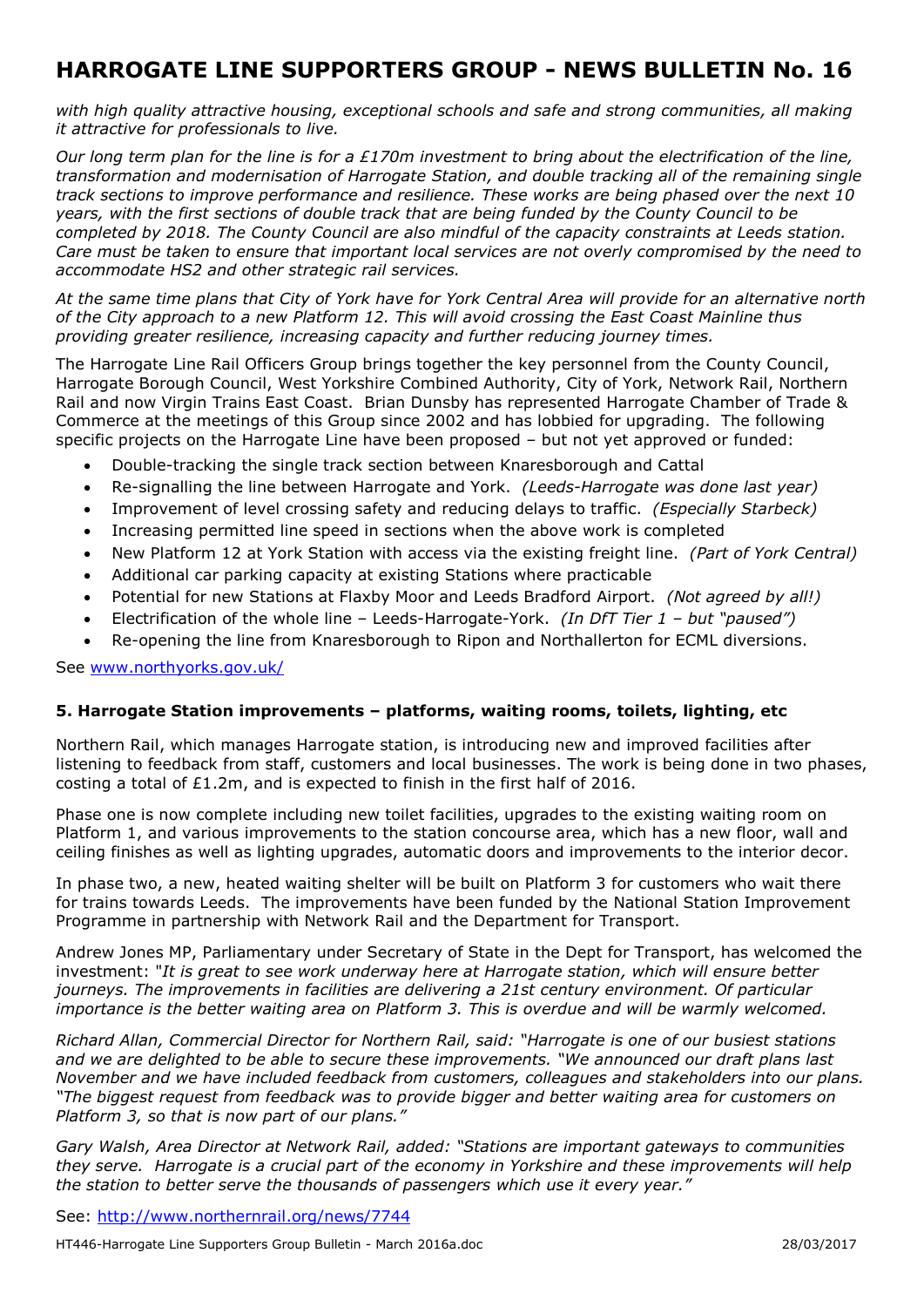## **6. Virgin Trains East Coast confirm direct Harrogate/Kings Cross every two hours**

Virgin Trains East Coast have confirmed that the new IEP trains are scheduled to be operating a direct Harrogate to London Kings Cross service via Leeds from May 2019 six or seven times a day each way seven days a week every two hours. The average end-to-end journey time will be 2 hours 40 minutes. We are expecting an earlier morning southbound service arriving in Kings Cross around 09.00 and a new morning northbound service arriving into Harrogate around 11.00.

Many of the former East Coast personnel have transferred to Virgin Trains East Coast, including Neil Smith, Head of Communications who is keen to maintain close contact with stakeholders. Neil gave a comprehensive presentation to the Harrogate Chamber Meeting on 9th November 2015 to which all members of the Harrogate Line Supporters Group were invited.

The key points for Leeds, York and Harrogate services to and from London were:

- *2018 65 new Super Express Trains to replace the current fleet*
- *Faster journey times e.g. Kings Cross to Leeds in 2 hours and to York 1 hour 45 mins*
- *2019 Two hour journey time between Leeds and London on one service per hour*
- *Three trains per hour, every other hour, between London and Leeds*
- *Hourly service from York fast to London (3 tph York-London from 2020)*
- *Kings Cross-Harrogate via Leeds seven services per day each way-15 minutes faster*

However these extra services are still subject to an adequate allocation of paths on the East Coast Main Line by the Office of Rail & Road, who are being lobbied by open access operators pressing for more paths to operate long distance services on the ECML to the detriment of VTEC services. We have repeatedly lobbied the ORR to emphasise the importance of direct Harrogate-Kings Cross services.

The new Managing Director of Virgin Trains East Coast, David Horne, gave a similar presentation to the Railfuture Yorkshire Branch AGM on 23rd January 2016. He showed a video of the launch of the new Virgin service saying that they took over a good business with good customer service, but they are refreshing this to keep it at its best. Rail passenger demand dropped over the decades until the mid-1990's; since then there has been huge growth. Virgin's West Coast route has grown faster than the East Coast, and they want to repeat the transformation made in the West on our East Coast line.

This transformation will include 65 new Hitachi trains able to run at 140 miles per hour. They have plans to improve ticketing and catering, and to serve Sunderland, Middlesbrough and Huddersfield.

VTEC recently cut 10% off their standard anytime fares and watched the demand for their services grow. A "low fare finder" page has been introduced on their website, and later in 2016 new technology will be launched to make buying tickets simpler and easier. Staff now have i-phones to help them serve customers and there is a new team of regional managers. There are 3,100 staff across Great Britain with their main base in York. New services will be introduced in 2019 using new trains.

However, in the meantime, the existing trains need to keep going for another 3 to 4 years, so a refurbishment programme is going ahead and he illustrated the first of its newly refurbished trains as part of a £40m project to improve its customers' experience. All of Virgin's trains on its east coast route are being given a makeover with stylish new interiors bringing added customer comfort and a touch of the glamour for which the Virgin brand is famous. A total of £21m has been earmarked to complete the refurbishment of the trains' interiors, including adding luxurious leather seats to First Class, new carpets and fittings throughout, as well as bringing the distinctive Virgin red on-board.

The refurbishment programme, which also includes a  $£16m$  investment in new diesel engines and the re-branding of the exterior of the trains, has been brought in ahead of the arrival of Virgin's new fleet. David Horne said: *"Our new fleet of trains arrive in 2018, but we want to ensure the trains people are catching right now deliver the same comfort and glamour for which Virgin Trains is known.* 

David added *"The East Coast Mainline features some of the world's iconic rail journeys and has played host to some of the most famous locomotives ever made, including the Flying Scotsman. Our own uniquely Virgin Flying Scotsman was unveiled last year and is a symbol of this major investment that will bring the Virgin style and a dash of glamour back to the east coast route in the build up to the launch of our new trains.*"

See: http://www.virgintrainseastcoast.com Enquiries: customers@virgintrainseastcoast.com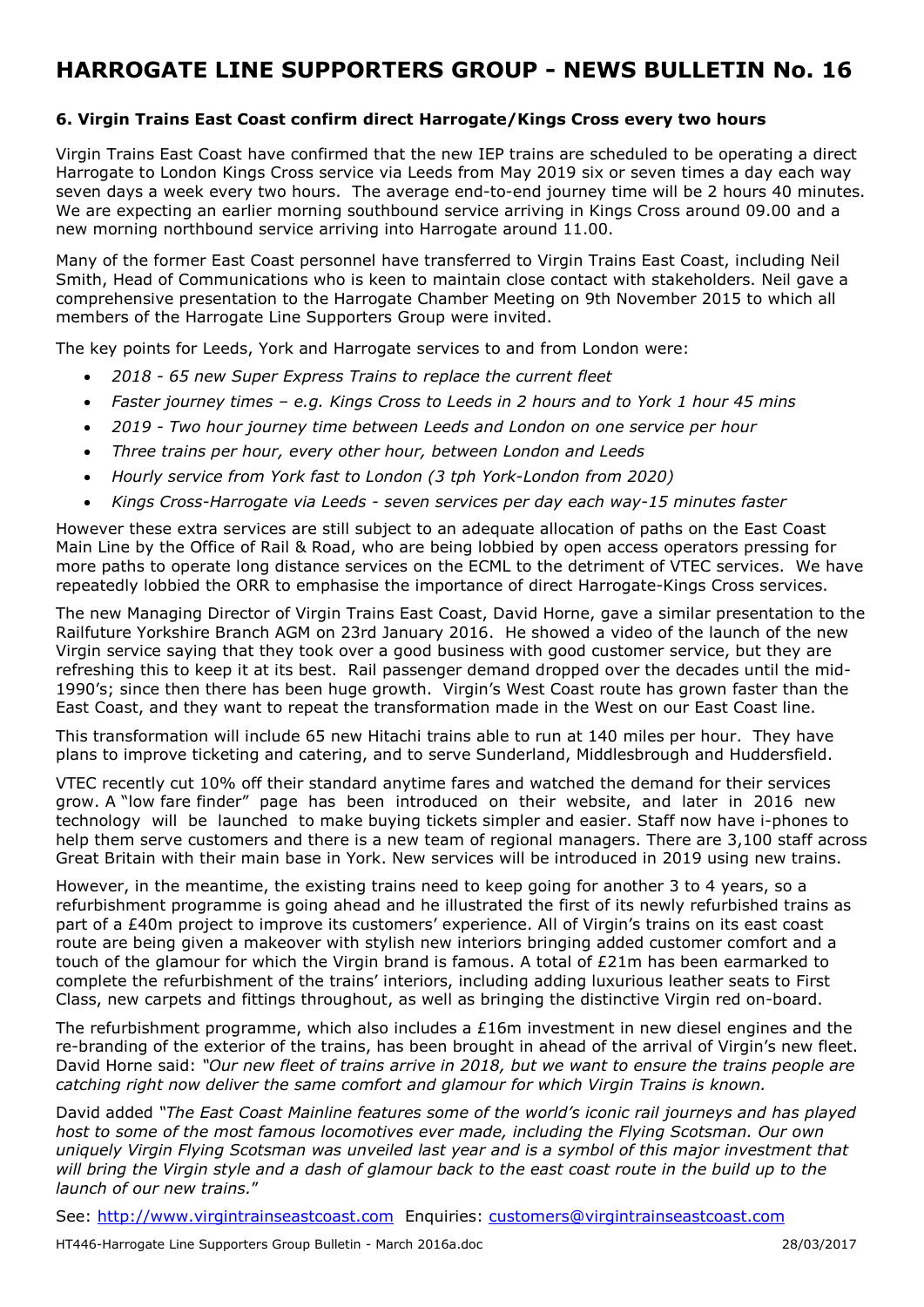### **7. New InterCity Express Programme trains now under construction in the UK**

On 3rd September 2015 Hitachi Rail officially opened a £82 million Rail Vehicle Manufacturing Facility in Newton Aycliffe, County Durham which will build the new electric and bi-mode trains for both the Great Western Main Line and the East Coast Main Line.

The first 12 trains are being manufactured in Japan and four are now in the UK for a full testing and acceptance program. Trains destined for the Great Western Main Line will be introduced in December 2017. The East Coast Main Line should see the first new trains go into passenger service in 2018.

Hitachi will complete delivery of all of the trains for Great Western by 2018 and for East Coast by 2020. However this begs the question whether the lines will be electrified in time to operate them on time!

The Class 800 bi-mode and Class 801 electric trains - facts and figures from Hitachi:

- *Total of 866 carriages (122 trains) being manufactured 369 for the Great Western Main Line and 497 for East Coast Main Line. 63 trains will be electric trains and 59 trains will be bi-mode.*
- *The total value of the IEP contract will be £5.7bn over 27.5 years. This includes the manufacture and delivery of the trains, new maintenance depots and infrastructure upgrades. The contract is also for the ongoing maintenance and servicing of the fleet*
- *Hitachi has invested £82 million in a state-of-the-art Rail Vehicle Manufacturing Facility to build the bulk of the trains – 110*
- *12 pre-series trains are being shipped to the UK from Hitachi's Kasado Works in Japan*
- *Key benefits: environmentally efficient, faster trains, reduced wear on the rail infrastructure, increased passenger comfort and capacity (in the morning peak, capacity into King's Cross will be increased by 28% and into Paddington by 40%)*
- *The interiors were designed in consultation with the Train Operating Companies and rail passenger and safety groups. Key priorities were: safety, accessibility, capacity and comfort.*
- *The trains will be maintained at depots in Doncaster, Bristol, Swansea and London.*

The family of new Class 800 series trains will constitute a step change in capacity, improved reliability and reduced environmental impact on every train journey. Hitachi Rail Europe will carry out the maintenance for the next 27.5 years. The trains are a combination of fully electric and bi-mode trains, the latter having diesel and electric propulsion. The trains can travel at up to 125 mph, in various formations from five to ten cars.

As part of the IEP, Network Rail will deliver infrastructure changes and Agility Trains (a consortium of Hitachi Rail Europe and John Laing Investments) as the Train Service Provider will finance and deliver the Hitachi-made, Hitachi-maintained trains into passenger service each day.

*(Ed: The key disbenefit is the astronomical operating cost! MJL)* 

### **8. Railfuture Yorkshire AGM in Harrogate hosts Transport Minister & VTEC MD**

On 23<sup>rd</sup> January, the Yorkshire Branch of Railfuture held an important meeting in Harrogate, hosted by Harrogate Chamber. Andrew Jones MP spoke enthusiastically about rail, using the following notes.

It is over 150 years since the north helped pioneer the railway which created the first Northern Powerhouse. We have made a renewed commitment to build a world class railway for the north that will: transform connectivity; link up northern cities; speed up journeys; improve performance; and make the new Northern Powerhouse a reality.

First, we're finding the right franchise partners who share our vision to transform services for passengers and before Christmas we announced two new contracts, Northern and TransPennine, who will together oversee a £1.2 billion programme of investment. Among the benefits will be 500 new carriages with room for 40,000 more passengers into the north's five biggest cities every weekday. Also an extra 2000 rail services a week along with the scrapping of the antiquated and unpopular Pacer trains.

Rail commuters into Leeds will see an almost 52% increase in seats in the morning peak on TransPennine Express trains and a 40% increase in capacity on Northern trains. Bradford will get new direct links to Liverpool, Manchester Airport, Wakefield, Sheffield, Chesterfield and Nottingham using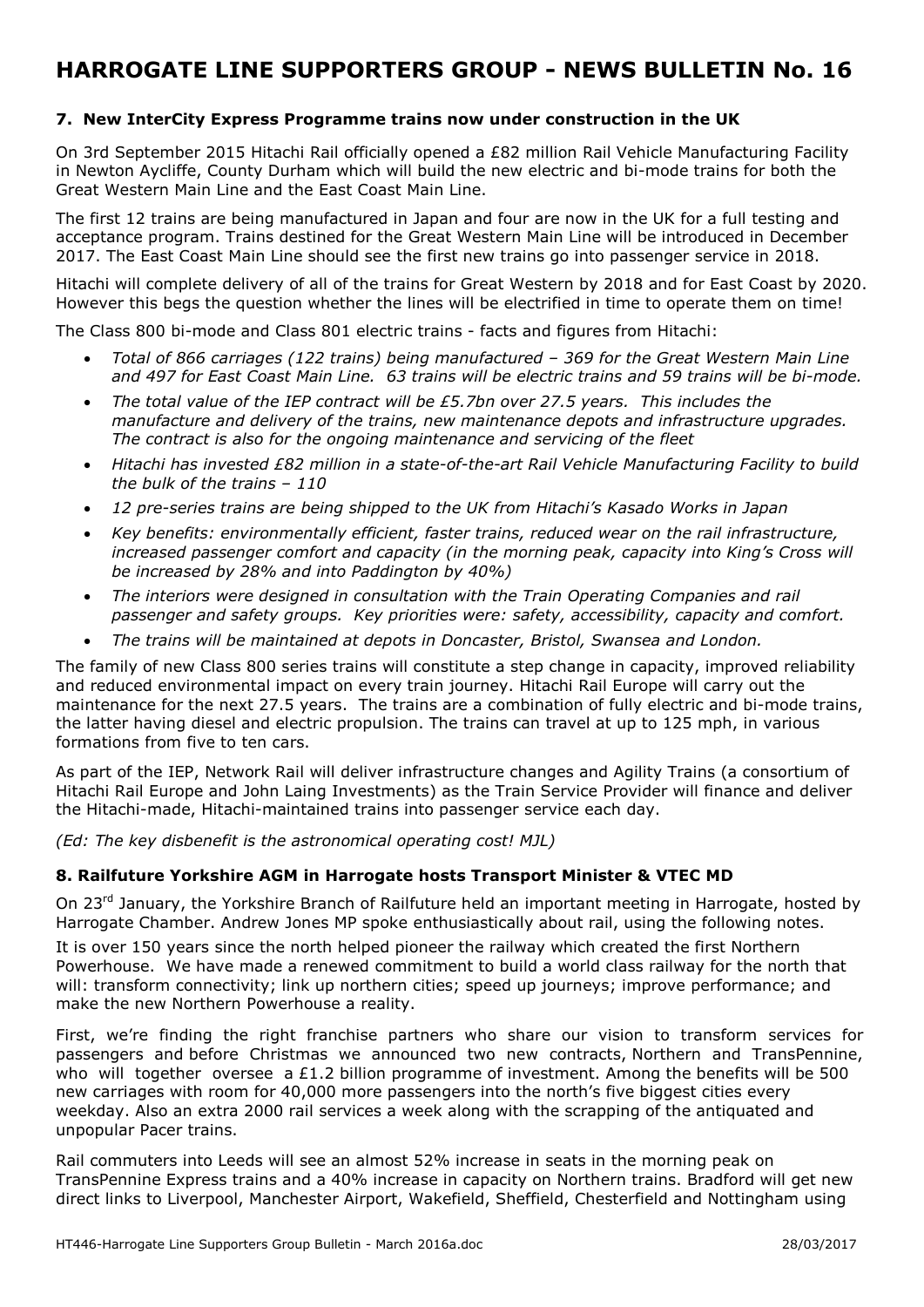brand new trains. While York will benefit from faster trains to Liverpool and Manchester, and more trains to Newcastle, Hull and Scarborough.

We are continuing to invest in the infrastructure too by completing the Northern Hub and modernising stations. Work to electrify the Transpennine line has resumed after Network Rail's upgrade plan was re-organised and we expect the scheme to be complete by 2022. It will mean faster journeys and more capacity transforming services for passengers across the north.

A new body, Rail North Limited, representing 29 northern local authorities, will take jointcontrol of the new franchise contracts, to be managed from Leeds. But on a wider scale, the creation of Transport for the North represents a radical devolving of powers away from Whitehall so the north has control of its own transport destiny.

Work is currently underway to put Transport for the North on a statutory footing. Transport for the North will also have access to a new national transport development fund earmarked for schemes like those proposed by the Chancellor last summer: the Northern Powerhouse Rail and an east-west high-speed rail network from Liverpool to Hull; offering dramatically reduced journey times and improved frequencies between the great cities of the north.

There are many other rail schemes in Yorkshire I could talk about. I recently visited Leeds Station for example, to see the stunning new southern entrance. There are the new intercity express trains for the East Coast Mainline -and then there's HS2 which we're due to start building next year. We've spoken at length about the transformational benefits that HS2 will bring to the North, but now the focus is moving towards individual cities. HS2

Ltd is working closely with Network Rail and Leeds City Council to design and deliver a long-term, integrated rail plan for the city. On 30 November 2015 Sir David Higgins published his "Yorkshire Hub" report setting out his recommendation for a new hub station in Leeds. It's really encouraging that the report has got the backing of Leeds City Council, local authorities across West Yorkshire, the Leeds City Region Local Enterprise Partnership, the West & North Yorkshire Chamber of Commerce, and Network Rail.

So to conclude: in the last Parliament we made a pledge to build a modern transport system for the north and to create a new Northern Powerhouse. Now we are starting to deliver on those pledges. The two new rail franchises, upgrading the Transpennine line and brand new trains are just the start. The goal is to develop a rail network in the north of England that can compare with any other region across Europe.

*(David Horne MD of Virgin Trains East Coast then spoke and his remarks are summarised in Section 5)* 

### **9. Railfuture UK presented two national awards to the Harrogate Line Supporters Group**

At Railfuture Annual Conference in Bristol on 7<sup>th</sup> November 2015, our group of volunteers campaigning for improvements to Harrogate's rail services was recognised twice in the national award scheme.

Harrogate Line Supporters Group – founded by Harrogate Chamber of Trade and Commerce in 2011 – was awarded the Best Campaign Gold Award at the Railfuture Rail User Groups Awards for 2015.

Brian Dunsby, who leads the campaign group, was named Best Campaigner and was presented with the Clara Zilahi Gold Award in recognition of his contribution to rail campaigning.

Mr Dunsby said: *"The judges were most impressed by the more than 200 people involved in our Harrogate Line Supporters Group and the role of the Chamber in promoting enhanced rail services for the wider economic benefit – not simply a small group of rail enthusiasts trying to reopen a local line closed by Dr Beeching. The Railfuture Director, Roger Blake, told me he was pleased by the way we had shown that local rail groups can have an impact and can create change in their rail services.*"

The Chair of the Railfuture Yorkshire Branch, Nina Smith, said "*these awards were just reward for the skilful and tenacious campaigning by Brian Dunsby and the Harrogate Line Supporters group. Virgin's greatly enhanced East Coast Service from 2019 is testament to this successful campaigning. She added that the Dept for Transport's Electrification Task Group has recommended the Harrogate Line as one of the north of England's top six lines needing early electrification, and it is imperative that the Secretary of State accepts this recommendation and announces a timescale for electrification*.

HT446-Harrogate Line Supporters Group Bulletin - March 2016a.doc 28/03/2017 For more details on Railfuture campaigns and meetings see: www.railfuture.org.uk